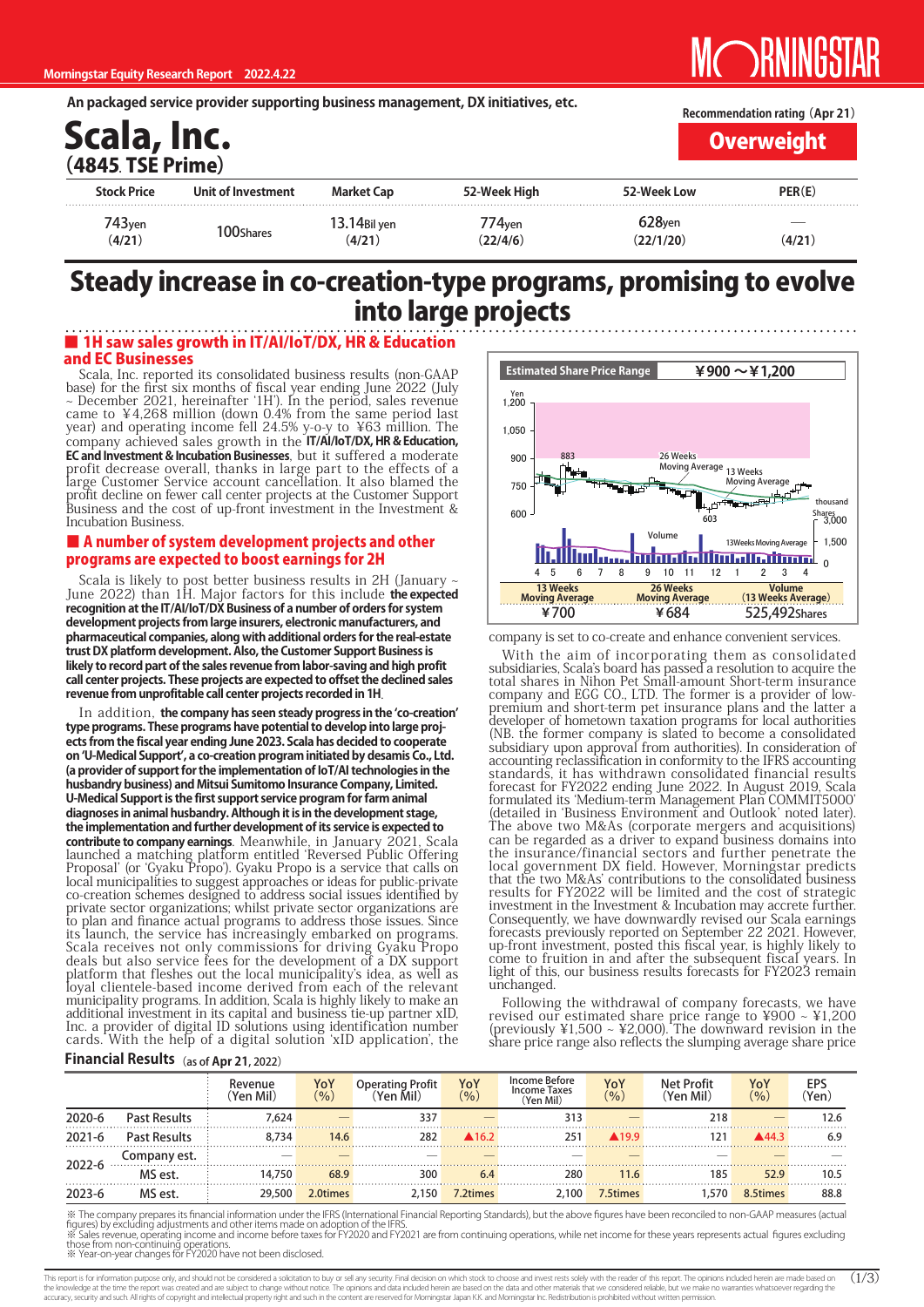# **ORNINGS**

### Scala, Inc. (4845, TSE Prime)

performance of the telecommunication sector since the issue of our previous report. The new share price range represents the yield on forecast dividend for FY2022 (  $\angle$  36.00) at 4  $\sim$  3 percent. Judging by the sector's average dividend yield hovering at between 2.0  $\approx$ 2.5 percent, even the upper limit of the estimated share price range appears to be undervalued. The company projects to pay increased full-year dividends for 13 years in succession, which is another positive factor. Our valuation of the company shares remains unchanged with an 'Overweight' rating.

(written by Takahiro Arimura)

#### **Company Overview**

Scala, Inc. embarked on an enterprise with the SaaS/ASP business. In July 2016, the company incorporated a marketing support system provider SOFTBRAIN Co., Ltd., as its consolidated subsidiary. In March and November 2018, Scala incorporated both Leoconnect, Inc., then a subsidiary of Hikari Tsushin, Inc. (security code 9435), and Connect Agency Inc., a sub-subsidiary of Hikari Tsushin, as its consolidated subsidiaries. In August 2019, in line with its midterm plan, Scala announced that it had consolidated J-Phoenix Research Inc. which engaged primarily in support and consultation for the implementation of AI/IoT technology. At the same time, it established Scala Partners, Inc., companies develops and assistance and develops companies within AI and other fields. In April 2020, the company incorporated review regional regional regional revitalization Grid Group Holdings Co., Ltd., a facilitator of regional revitalization and regeneration programs among other services, as its wholly owned subsidiary. In September 2021, the company incorporated readytowork Corp. as its wholly owned subsidiary. The subsidiary supports domestic clients in Nepal in their new business developments and DX changeovers. primarily concerning web systems. The Nepal subsidiary is Scala's second offshore technology development base, following the first Scala Next Inc. Mandalay branch (Myanmar) established in December 2018. Combined with the base in Japan, the company now deploys three technology bases with a view to shortening DX development time and accumulating expertise. In November 2021, the company started up a subsidiary SOCIALX, Inc. to operate 'Gyaku Propo' programs.

### ■ Business Environment and Outlook

According to the '2021 WHITE PAPER: Information and Communications' released by the Japanese Ministry of Internal Affairs and Communications, the penetration of AI and IoT has shown marked progress, with the number of IoT devices in use worldwide estimated to increase from roughly 25.3 billion units in 2020 to 34.1 billion units by the end of 2023. On the back of mounting needs for further efficiency and labor saving across the board, the speed of adoption of AI technology appears to accelerate going forward.

Scala, Inc. has formulated its 'Medium-term Management Plan COMMIT5000'. The plan outlines the company's three 'capabilities' that have been acquired through the operation of SaaS/ASP services (1. The capability of discovering real issues; 2. The capability of revealing the hidden value of resources; and 3. The capability of proposing and executing an optimal combination of issues and resources to maximize value). With the purpose of effectively proposing these capabilities, the company has newly established the following segments that will assume the objective: 1. An added value-based management support business; 2. An IT/AI/IoT-related business; 3. A social issue solution-oriented business. In line with the Medium-term Management Plan, Scala is set to organically coordinate the three capabilities with the three business segments to maximize customer value. With the fulfillment of this vision, the plan has set dual-period earnings projections. One is to achieve 100 billion in sales revenue (operating income of  $\frac{1}{2}$  10 billion) by FY2025 and the other  $\frac{1}{2}500$  billion in sales revenue (operating income of  $\frac{1}{2}50$ billion) by FY2030. The company plans to develop and commercialize the three capabilities for public companies and others in Japan. It is also set to expand its markets targeting government-affiliated enterprises, local authorities and overseas companies

### **Shareholder Return** (As of Apr 21)

| <b>Dividends</b> |                     | <b>Dividend Per Share</b> |             |        |  |
|------------------|---------------------|---------------------------|-------------|--------|--|
|                  |                     | <b>First half</b>         | Second half | Annual |  |
| 2020-6           | <b>Past Results</b> | ¥14                       | ¥14         | ¥28    |  |
| $2021 - 6$       | <b>Past Results</b> | ¥16                       | ¥18         | ¥34    |  |
| 2022-6           | Company est.        | ¥18                       | ¥18         |        |  |

ds for FY2021 included a ¥2.00 special dividend to commemorate its 30th .anniversary



*K* **When SOFTBRAIN Group companies became discontinued operations, Scala recomposed its business lines to five segments.** 

(Source) Created by Morningstar Japan, based on the company's information.

| <b>Business segment overview</b> |                                                         |                                                                                                            |  |  |  |  |
|----------------------------------|---------------------------------------------------------|------------------------------------------------------------------------------------------------------------|--|--|--|--|
| <b>Reportable segment</b>        | Group company                                           | Description of business                                                                                    |  |  |  |  |
|                                  | · Scala Communications, Inc.<br>Scala Service, Inc.     | Provision of SaaS/ASP services                                                                             |  |  |  |  |
|                                  | Scala Next Inc.<br>• readytowork Corp.                  | Development of SaaS/ASP services and offshore<br>development                                               |  |  |  |  |
| IT/AI/IoT/DX                     | • Connect Agency, Inc.                                  | Cloud-based PBX service                                                                                    |  |  |  |  |
|                                  | • Retool, Inc.                                          | Planning, development and sale of cloud activity<br>management tools                                       |  |  |  |  |
|                                  | · Social Studio Inc.                                    | Support for administrative bodies and local municipalities<br>in their DX and SDGs programs                |  |  |  |  |
| <b>Customer Support</b>          | • Leoconnect, Inc.                                      | Consulting of customer support (call center operation, etc.)                                               |  |  |  |  |
|                                  | • Athlete Planning, Inc.                                | Provides support for personnel employment (new graduates<br>and mid-career recruitment) and other services |  |  |  |  |
| HR & Education                   | · FourHands, Inc.                                       | Provides support for child education, community<br>development etc.                                        |  |  |  |  |
|                                  | · Sports Stories, Inc.                                  | Operates physical education, sports lessons and others                                                     |  |  |  |  |
| EC                               | · Scala PLAYce, Inc.                                    | Operation of EC sites to trade matching game cards                                                         |  |  |  |  |
|                                  | · Scala, Inc.                                           | Group headquarters, holding company and investment<br><b>business</b>                                      |  |  |  |  |
|                                  | · Scala Partners, Inc.                                  | Innovation, incubation and investment                                                                      |  |  |  |  |
|                                  | · J-Phoenix Research Inc.                               | Preparation of analyst and integration reports; fund<br>management support                                 |  |  |  |  |
| Investment & Incubation          | · SCL Capital LLC                                       | Investment fund management                                                                                 |  |  |  |  |
|                                  | • SCSV-1 Investment Limited<br>Liability<br>Partnership | Investment fund                                                                                            |  |  |  |  |
|                                  | · SOCIALX. Inc.                                         | Planning and operating a public-private co-creation platform<br>'Gyaku Propo'                              |  |  |  |  |

(Source) Created by Morningstar Japan, based on the company's data

### **Risk Factors**

Scala commits to a service level agreement (SLA) with clients for assurances of SaaS/AS services. SLA defines a certain level of assurances for server operations, care for service failures, notice concerning scheduled maintenance, among others. This indicates that the company may face a large amount of indemnity should its service fail, for whatever reason, to comply with the levels of assurance defined by SLA. Separately, in November 2018 the company established Scala Next, Inc., with the aim of planning and developing SaaS/ASP businesses and services. The subsidiary develops part of the cost-reduction projects in its Mandalay branch in Myanmar. In March 2021, the Myanmar national army launched a coup d'etat and six districts in Yangon (the country's largest city) were placed under martial law. Although the Mandalay branch of Scala Next, Inc. has incurred no actual damage, it is necessary to keep a close watch on the heightening geopolitical risk in the .country

### ■ Shareholder Special Benefits

None

This report is for information purpose only, and should not be considered a solicitation to buy or sell any security. Final decision on which stock to choose and invest rests solely with the reader of this report. The opin the knowledge at the time the report was created and are subject to change without notice. The opinions and data included herein are based on the data and other materials that we considered reliable, but we make no warrant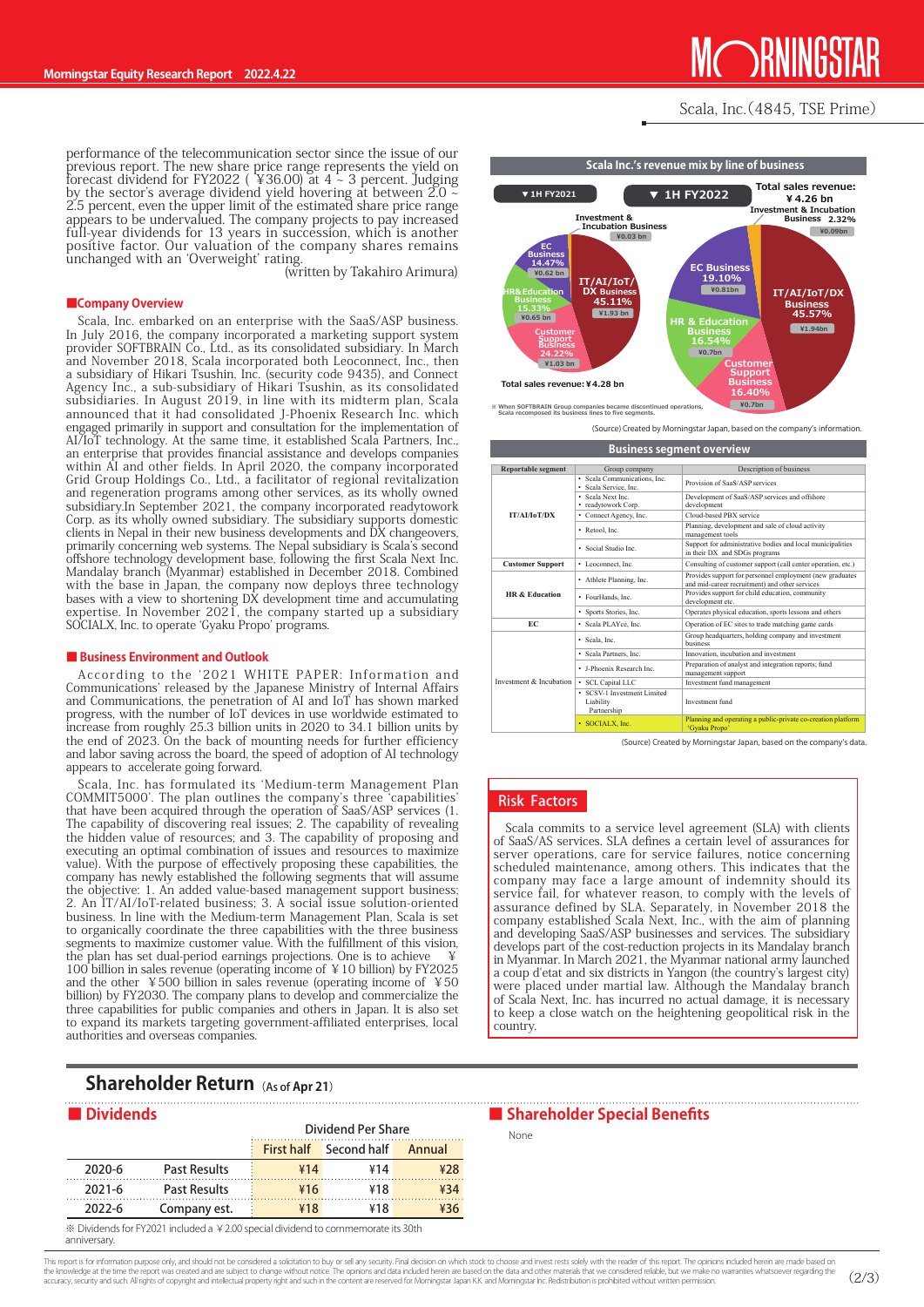### **Competitor Comparison** (If the number is better than rivals, it's highlighted by red character) (As of Apr 21)

|                                 |                                       | Scala, Inc.<br>$(4845 \cdot \text{TSE Prime})$ | PiPEDO HD, Inc.<br>(3919 TSE Standard) | Cybozu, Inc.<br>(4776 · TSE Prime) |
|---------------------------------|---------------------------------------|------------------------------------------------|----------------------------------------|------------------------------------|
|                                 | <b>Stock Price</b>                    | ¥743                                           | ¥2,305                                 | ¥1,290                             |
| <b>Basic Point</b>              | Unit of Investment                    | 100Shares                                      | 100Shares                              | 100Shares                          |
|                                 | <b>Minimum Investment Amount</b>      | ¥74,300                                        | ¥230,500                               | ¥129,000                           |
|                                 | <b>Fiscal Year End</b>                | June                                           | February                               | December                           |
|                                 | PER(E)                                |                                                | 20.0times                              |                                    |
| <b>Share Price</b><br>Indicator | <b>PBR</b>                            | <b>1.3times</b>                                | 4.0times                               | 9.3times                           |
|                                 | Dividend Yield (E)                    | 4.8%                                           | 1.1%                                   | 1.0%                               |
|                                 | Revenue Growth Rate (E)               |                                                | 11.9%                                  | 17.5%                              |
| Growth                          | Operating Profit Growth Rate (E)      |                                                | 5.1%                                   | $\blacktriangle$ 76.1%             |
|                                 | EPS Growth Rate (E)                   |                                                | ▲25.5%                                 |                                    |
| Profitability                   | Operating Margin (E)                  |                                                | <b>20.5%</b>                           | 1.6%                               |
|                                 | <b>ROE</b>                            | 34.9%                                          | 29.3%                                  | 8.6%                               |
|                                 | ROA (Ordinary income/Total<br>assets) | 0.8%                                           | <b>19.1%</b>                           | 11.2%                              |
| Financial<br>Health             | Equity ratio                          | 50.0%                                          | 55.6%                                  | 45.4%                              |
|                                 | Debt-Equity Ratio                     | 84.4%                                          | 39.1%                                  | 34.5%                              |
|                                 | <b>Current Ratio</b>                  | 264.5%                                         | 221.3%                                 | 111.1%                             |

Note: We selected PiPEDO HD, Inc. (security code: 3919) and Cybozu, Inc. (security code: 4776) as industry peers. Scala competes with these on some<br>operations of the site assistant service in the SaaS/ASP business field.

### **Potential**

Scala has withdrawn its initial forecast of the business results for FY2022 ending June 2022. This is due to the necessary reclassification in conformity to the IFRS accounting standards concerning the accounts of the newly incorporated consolidated subsidiaries, Nihon Pet Small-amount Short-term insurance company and EGG CO., LTD. Meanwhile, the ongoing Medium Term Management Plan, formulated in August  $2019$ , sets a target for net sales of 100 billion and operating income of  $\angle$ 10 billion. If the company envisages the maintenance of steady linear growth, it must deliver an annual sales growth rate of 65~70 percent. The growth rate for FY2022 is likely to underrun the linear line due to the strain of up-front investment. That said, the company is implementing its business policy, under which it promotes the diversification of its business portfolio, investment in new businesses and rigorous pursuit of M&A deals, evolving around the core  $IT/AI/$ IoT/DX Business which descended from the founding business. Consequently, for the accomplishment of the Midterm Plan, M&A and other strategies are required to provide noncontinuous contributions to its earnings in the latter half of the period of the Midterm Management Plan. We are expecting to see this fiscal year as a phase in which

the company implements a series of new programs and measures. These comprise co-creation-type programs and M&A deals among others, which are promising to come to fruition in and after the subsequent fiscal years.

### **Profitability■**

Due to the non-disclosure of the FY2022 Scala forecasts, the company's forecast for operating profit margin was also undecided. While the  $IT/\tilde{A}I/$ IoT/DX Business, which is mainly a stock business and consistently secures more than 10% of segment profit, is expected to support the company's overall profitability, investment in new businesses and development of new business schemes, mainly in the Investment & Incubation Business, is expected to accelerate. On the other hand, its ROE is expected to improve significantly to  $34.9\%$  (a 30.4-point increase from last year). This is probably due to a sharp rise in net profit thanks to the recognition of a profit from a non-<br>continuing operation in FY2021.

### ■ Financial Stability

Scala's equity ratio at the end of FY2021 showed a marked recovery to 50.0% (a 20.3-point increase from last year). In the year, its cash position soared after it posted an income from a non-continuing operation. Its debt equity ratio is relatively high, but the company management regards M&A as an important business issue, therefore, the effective use of interest-bearing debt can be viewed as its strategic intent. On the other hand, the company owns a large proportion of current assets, with its liquidity ratio being at the highest position in the competition. We believe that Scala' s balance sheet is well controlled overall, with no particular concerns about its financial standing.

Morningstar, Japan K.K.

Research & Analysis Department Analyst Takahiro Arimura

 +81-3-6229-0078 tarimura@morningstar.co.jp<br>Arimura@morningstar.co.jp